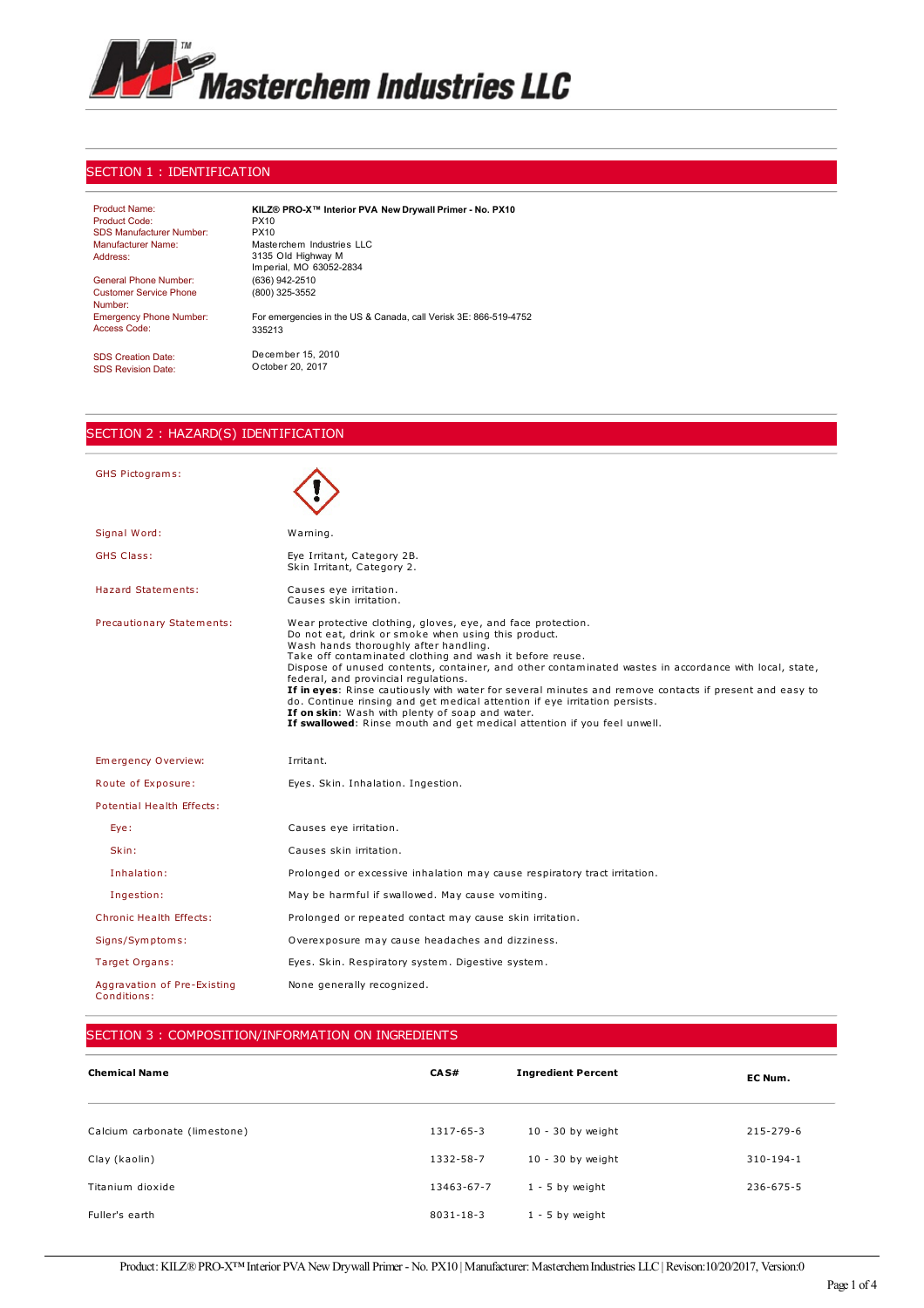#### SECTION 4 : FIRST AID MEASURES

| Eye Contact:  | Immediately flush eyes with plenty of water for at least 15 to 20 minutes. Ensure adequate flushing of<br>the eyes by separating the eyelids with fingers. Remove contacts if present and easy to do. Continue<br>rinsing. Get medical attention, if irritation or symptoms of overexposure persists. |
|---------------|-------------------------------------------------------------------------------------------------------------------------------------------------------------------------------------------------------------------------------------------------------------------------------------------------------|
| Skin Contact: | Immediately wash skin with soap and plenty of water.<br>Get medical attention if irritation develops or persists.                                                                                                                                                                                     |
| Inhalation:   | If inhaled, remove to fresh air. If not breathing, give artificial respiration or give oxygen by trained<br>personnel. Seek immediate medical attention.                                                                                                                                              |
| Ingestion:    | If swallowed, do NOT induce vomiting. Call a physician or poison control center immediately. Never give<br>anything by mouth to an unconscious person.                                                                                                                                                |

#### SECTION 5 : FIRE FIGHTING MEASURES

| Flash Point:                     | None.                                                                                                                            |
|----------------------------------|----------------------------------------------------------------------------------------------------------------------------------|
| Lower Flammable/Explosive Limit: | Not applicable.                                                                                                                  |
| Upper Flammable/Explosive Limit: | Not applicable.                                                                                                                  |
| Extinguishing Media:             | Use alcohol resistant foam, carbon dioxide, dry chemical, or water fog or spray when fighting fires<br>involving this material.  |
| Protective Equipment:            | As in any fire, wear Self-Contained Breathing Apparatus (SCBA), MSHA/NIOSH (approved or equivalent)<br>and full protective gear. |
| <b>NFPA Ratings:</b>             |                                                                                                                                  |
| NFPA Health:                     |                                                                                                                                  |
| NFPA Flammability:               |                                                                                                                                  |
| NFPA Reactivity:                 | 0                                                                                                                                |

## SECTION 6 : ACCIDENTAL RELEASE MEASURES

| <b>Personal Precautions:</b> | Evacuate area and keep unnecessary and unprotected personnel from entering the spill area. Use<br>proper personal protective equipment as listed in Section 8.                                                                               |
|------------------------------|----------------------------------------------------------------------------------------------------------------------------------------------------------------------------------------------------------------------------------------------|
| Environmental Precautions:   | Avoid runoff into storm sewers, ditches, and waterways.                                                                                                                                                                                      |
| Methods for containment:     | Contain spills with an inert absorbent material such as soil or sand. Prevent from spreading by<br>covering, diking or other means. Provide ventilation.                                                                                     |
| Methods for cleanup:         | Clean up spills immediately observing precautions in the protective equipment section. Place into a<br>suitable container for disposal. Provide ventilation. After removal, flush spill area with soap and water<br>to remove trace residue. |

#### SECTION 7 : HANDLING and STORAGE

| Handling:          | Use with adequate ventilation. Avoid breathing vapor and contact with eyes, skin and clothing.                                                                              |
|--------------------|-----------------------------------------------------------------------------------------------------------------------------------------------------------------------------|
| Storage:           | Store in a cool, dry, well ventilated area away from sources of heat, combustible materials, and<br>incompatible substances. Keep container tightly closed when not in use. |
| Hygiene Practices: | Wash thoroughly after handling. Avoid contact with eyes and skin. Avoid inhaling vapor or mist.                                                                             |

## SECTION 8: EXPOSURE CONTROLS, PERSONAL PROTECTION

| <b>Engineering Controls:</b>   | Use appropriate engineering control such as process enclosures, local exhaust ventilation, or other<br>engineering controls to control airborne levels below recommended exposure limits. Good general<br>ventilation should be sufficient to control airborne levels. Where such systems are not effective wear<br>suitable personal protective equipment, which performs satisfactorily and meets OSHA or other<br>recognized standards. Consult with local procedures for selection, training, inspection and maintenance<br>of the personal protective equipment. |
|--------------------------------|-----------------------------------------------------------------------------------------------------------------------------------------------------------------------------------------------------------------------------------------------------------------------------------------------------------------------------------------------------------------------------------------------------------------------------------------------------------------------------------------------------------------------------------------------------------------------|
| Eye/Face Protection:           | Wear appropriate protective glasses or splash goggles as described by 29 CFR 1910.133, OSHA eye<br>and face protection regulation, or the European standard EN 166.                                                                                                                                                                                                                                                                                                                                                                                                   |
| Skin Protection Description:   | Chemical-resistant gloves and chemical goggles, face-shield and synthetic apron or coveralls should be<br>used to prevent contact with eyes, skin or clothing.                                                                                                                                                                                                                                                                                                                                                                                                        |
| <b>Respiratory Protection:</b> | A NIOSH approved air-purifying respirator with an organic vapor cartridge or canister may be<br>permissible under certain circumstances where airborne concentrations are expected to exceed<br>exposure limits. Protection provided by air purifying respirators is limited. Use a positive pressure air<br>supplied respirator if there is any potential for an uncontrolled release, exposure levels are not known,<br>or any other circumstances where air purifying respirators may not provide adequate protection.                                             |
| Other Protective:              | Facilities storing or utilizing this material should be equipped with an eyewash facility and a safety<br>shower.                                                                                                                                                                                                                                                                                                                                                                                                                                                     |
| PPE Pictograms:                |                                                                                                                                                                                                                                                                                                                                                                                                                                                                                                                                                                       |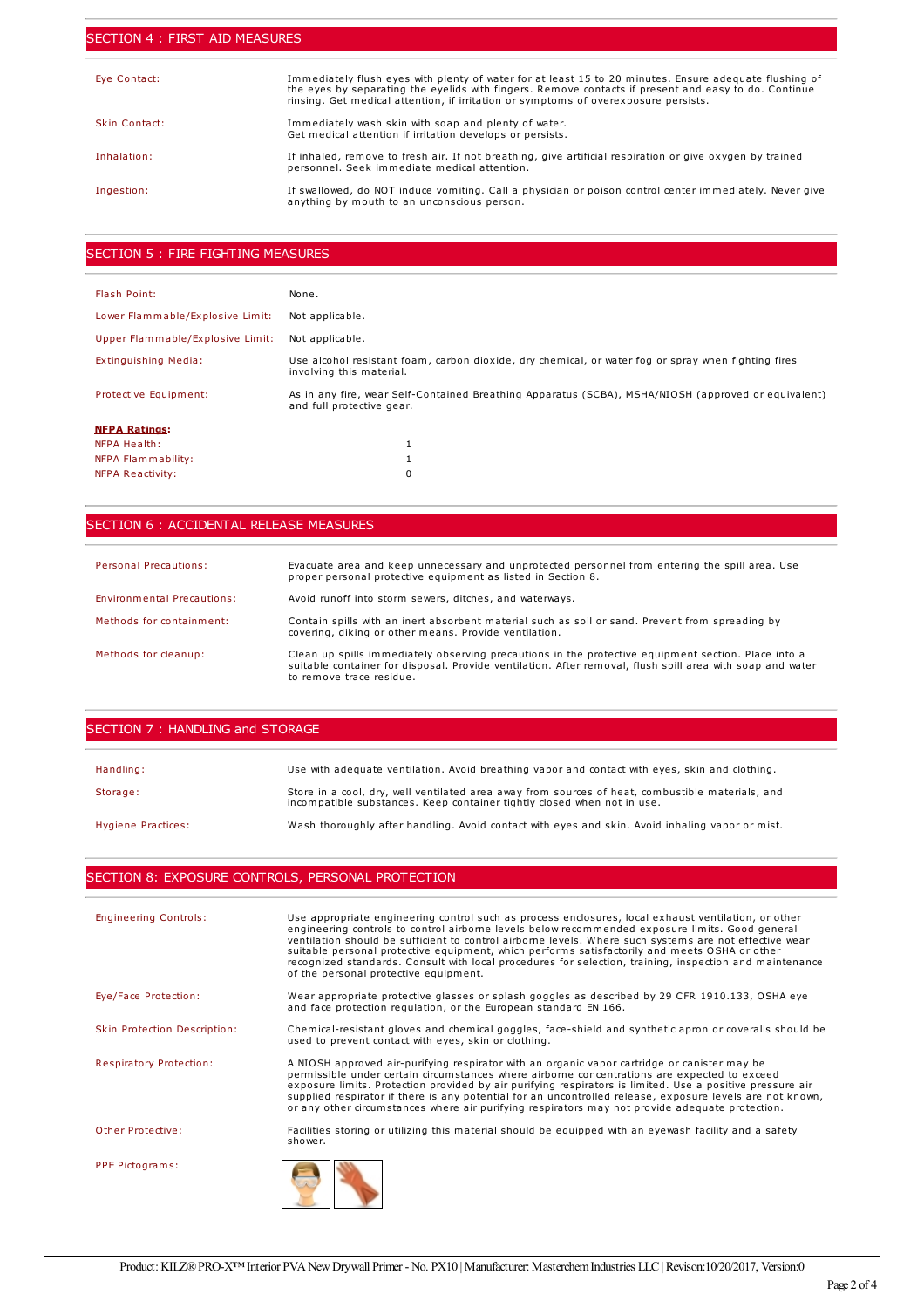Guideline ACGIH: TLV-TWA: 2 mg/m3 (E,R) Guideline OSHA: PEL-TWA: 5 mg/m3 Respirable fraction (R) PEL-TWA: 15 mg/m3 Total particulate/dust (T)

**Titanium dioxide :**

Guideline ACGIH: TLV-TWA: 10 mg/m3

## SECTION 9 : PHYSICAL and CHEMICAL PROPERTIES

| <b>Physical State:</b>                    | Liquid.                                                                      |
|-------------------------------------------|------------------------------------------------------------------------------|
| Color:                                    | White                                                                        |
| Odor:                                     | Slight.                                                                      |
| <b>Odor Threshold:</b>                    | Not applicable.                                                              |
| <b>Boiling Point:</b>                     | >99°F (>37°C)                                                                |
| <b>Melting Point:</b>                     | Not applicable.                                                              |
| Density:                                  | 10.825 Lbs/gal                                                               |
| Solubility:                               | Not applicable.                                                              |
| <b>Vapor Density:</b>                     | Not applicable.                                                              |
| Vapor Pressure:                           | Not applicable.                                                              |
| Evaporation Rate:                         | Not applicable.                                                              |
| pH:                                       | $7 - 10$                                                                     |
| Viscosity:                                | $50 - 140$                                                                   |
| Coefficient of Water/Oil<br>Distribution: | Not applicable.                                                              |
| Flammability:                             | Not applicable.                                                              |
| Flash Point:                              | None.                                                                        |
| <b>VOC Content:</b>                       | Material VOC: 5 gm/L(Includes Water)<br>Coating VOC.:18 gm/L(Excludes Water) |

#### SECTION 10: STABILITY and REACTIVITY

| <b>Chemical Stability:</b> | Stable under normal temperatures and pressures.                                     |
|----------------------------|-------------------------------------------------------------------------------------|
| Hazardous Polymerization:  | Not reported.                                                                       |
| Conditions to Avoid:       | Heat, flames, incompatible materials, and freezing or temperatures below 32 deg. F. |
| Incompatible Materials:    | Oxidizing agents. Strong acids and alkalis.                                         |

#### SECTION 11 : TOXICOLOGICAL INFORMATION

| Eye:        | No relevant toxicological data for classification were found. |
|-------------|---------------------------------------------------------------|
| Skin:       | No relevant toxicological data for classification were found. |
| Inhalation: | No relevant toxicological data for classification were found. |
| Ingestion:  | No relevant toxicological data for classification were found. |

#### SECTION 12 : ECOLOGICAL INFORMATION

Ecotoxicity: No ecotoxicity data was found for the product.

Environmental Fate: No environmental information found for this product.

## SECTION 13 : DISPOSAL CONSIDERATIONS

Waste Disposal: Consult with the US EPA Guidelines listed in 40 CFR Part 261.3 for the classifications of hazardous waste prior to disposal. Furthermore, consult with your state and local waste requirements or guidelines, if applicable, to ensure compliance. Arrange disposal in accordance to the EPA and/or state and local guidelines.

# SECTION 14 : TRANSPORT INFORMATION

DOT Shipping Name: Not restricted as a dangerous good.